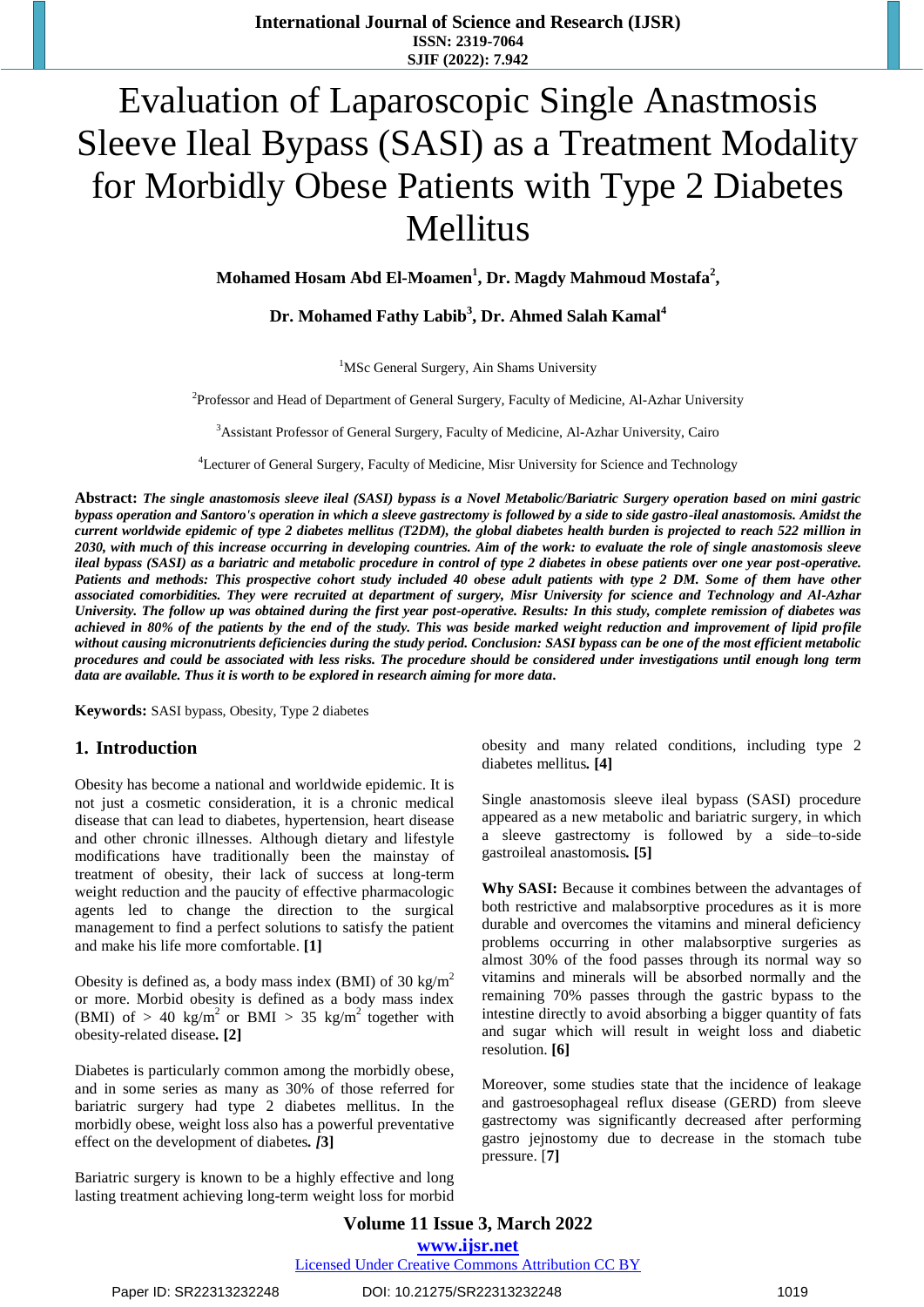## **2. Aim of the Work**

The aim of this thesis is to Study the short term effect of Laparoscopic Single anastomosis sleeve ileal bypass (SASI) on Obese Patients with Type 2 Diabetes Mellitus as regards control of plasma glucose level.

## **Obesity and Type 2 Diabetes Mellitus**

Obesity has reached epidemic proportions globally, and all evidence suggests that the situation is likely to get worse. In developed regions such as Europe, the USA, and Australia the prevalence is high and increasing but in some developing countries even more extreme situations exist. Coincident with the high rates of obesity, the prevalence of type 2 (noninsulin-dependent) diabetes mellitus is also escalating, and this increase is expected to continue, so that by the year 2030 it is predicted that a total of 216 million people worldwide will have type 2 diabetes. **[8]**

## *The 'DIABESITY' Epidemic& Magnitude of the problem*

The World Health Organization has termed the increased prevalence of obesity and diabetes as a '21st Century epidemic'. Obesity is the most frequently encountered metabolic disease worldwide. Moreover, its incidence and prevalence are rising rapidly. More than half of the world's population is considered to be overweight. **[9]**

Being overweight constitutes a health risk as it is associated with several comorbidities including type 2 diabetes mellitus (T2DM), cardiovascular diseases, hypertension, dyslipidaemia, hyperuricaemia, respiratory diseases, osteoarthritis and depression. [**10]**

The vertiginous rise in obesity triggers a parallel upward swing in diabetes mellitus statistics. According to Ford et al., for every kilogram of weight gain, the risk of diabetes increases 4.5 %. **[11]**

Obesity and T2DM frequently occur together, and statistics show that 60-90% of all patients with T2DM are or have been obese. Obesity is generally considered to be a strong risk for the later development of T2DM. Studying this problem over time, the question arises whether obesity is not only a risk factor but also a cause of T2DM. **[12]**

Morbid obesity can lead to affecting nearly every organ system. Because of their impact on the patients' quality of life, life expectancy, and health care finances, obesity and its related co-morbidities constitute a significant health problem worldwide. **[13]**

## **Pathogenesis of T2DM**

The pathophysiology of glucose intolerance in T2DM is complex and involves both genetic and acquired factors. Among the acquired factors, weight gain and physical inactivity are of paramount importance. In diabetic individuals with overt fasting hyperglycemia, the triumvirate of 1) impaired insulin secretion by the pancreatic β-cells, 2) muscle insulin resistance, and 3) hepatic insulin resistance all play central roles in the development and progression of glucose intolerance. **[14]**

### **Surgery to treat morbid obesity may be contraindicated if candidates have shown any of the following:**

- Peri-operative risk of cardiac complications.
- Poor myocardial reserve.
- Significant chronic obstructive airways disease or respiratory dysfunction.
- Non-compliance with medical treatment.
- Psychological disorders of a significant degree that would be considered by a psychologist or psychiatrist to worsen or interfere with the long-term management of the patient after the operation.
- A serious eating disorder.
- Severe hiatushernia /gastroesophageal reflux. **[15]**

## **Single Anastomosis Sleeve Ileal Bypass**

Such a procedure maintains the normal pathway of food, allowing only a small percentage of ingested food to be absorbed, while the majority of food is bypassed directly into theileum and induces the metabolic effect of the procedure. In addition, it has the advantages of being associated with minimal postoperative nutritional complications and allows the complete visualization of biliary system using endoscopy. **[16]**

## **Anesthesia:**

General endotracheal anesthesia with musclerelaxant was used for all patients.

## **3. Surgical Technique**

## **3.1 Sleeve gastrectomy**

The patient is positioned in 30° anti-Trendelemburg position with legs abducted. The surgeon stands between the patient's legs, the first assistance, holding the camera, is on the left side of the patient aside the scrub nurse, a second assistant is placed on the right side. Pneumoperitoneum is generally created using Veress needle placed in the left subcostal margin (Palmer's point). After obtaining a pneumoperitoneum pressure of 15 mmHg, the Veress needle is withdrawn and replaced by a 12-mm optical trocar to allocate the camera. Four additional trocars are placed in the upper abdominal quadrants under direct vision. The procedure starts with the identification of the pylorus. Using a marked grasper and stretching the gastric wall, a distance of 4-6 cm along the greater gastric curvature is measured and marked. [**17]**

The first maneuver of the procedure is skeletonization of the greater curvature. Radiofrequency or ultrasound energy instruments are used. The skeletonization is completed toward the pylorus until the 4-6 cm mark is reached and then it proceeds upward to the angle of His. The complete mobilization of the fundus is of primary importance to achieve a correct fundectomy.

Once the stomach is completely mobilized, an oro-gastric tube (Bougie) is inserted by the anesthesiologist in order to calibrate the resection. A 38-French bougie is pushed down possibly through the pylorus and placed against the lesser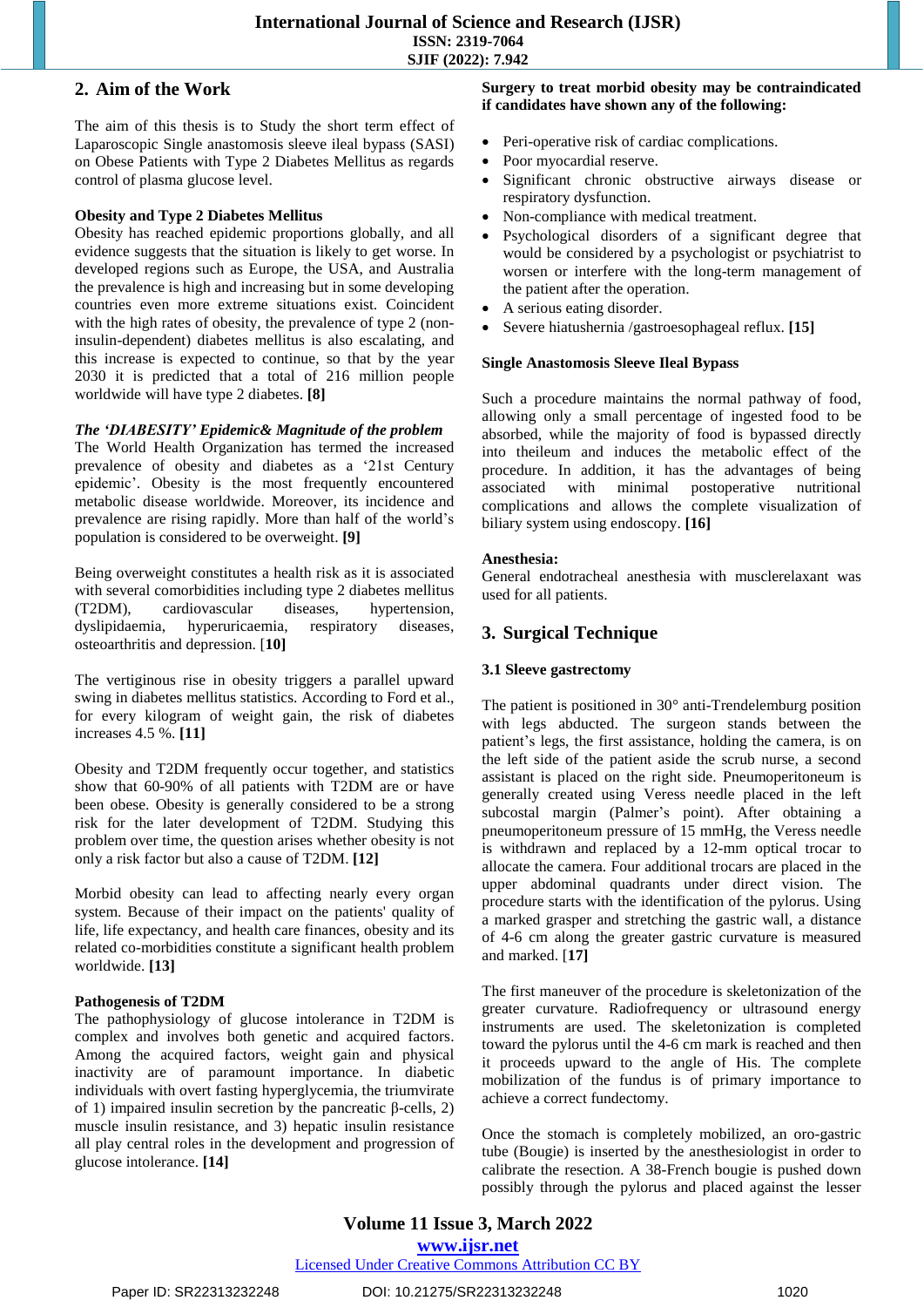## **International Journal of Science and Research (IJSR) ISSN: 2319-7064 SJIF (2022): 7.942**

curvature. Gastric resection is performed using a linear stapler. The stapler is applied alongside the calibrating bougie. Because of the decreasing thickness of the gastric wall from the antrum to the corpus and fundus, the cartridges must be chosen accordingly. The staple height used is 4.4 or 4.1 mm near the antrum and 3.8 or 3.5 mm on corpus and fundus. **[18]**

Before closing and firing the staplers, the anterior and posterior gastric walls are fully stretched by two graspers positioned on the greater curve and moved along it. At the incisura angularis, the stretching is somewhat loosened to avoid a functional stricture that may occur at this level. The last cartridge is fired 1-2 cm away from the angle of His so that the staple line does not fall in the "critical area". At the end of the procedure, the staple line is meticulously checked and bleeding spots are treated by hemostatic clips or stitches. A nasogastric tube is positioned in the gastric remnant and a methylene blue dye test is routinely performed to check the sealing of the staple line and to evaluate the residual gastric capacity, usually 60-80 ml. [**17]**

#### **3.2 Sleeve-ileal anastomosis**

After creation of the sleeved gastric tube, Identification of the caecum and ileo-caecal junction with great caution during manipulation. Standardizing the measurement process is crucial because a common channel shorter than 250 cm would inevitably result in mal absorption and malnutrition. Finally, it is imperative that the gastroileal anastomosis be constructed at least 2–3 cm away from the pylorus in order to avoid disturbing the pyloric sphincter function which may then lead to complete diversion of food through the anastomosis. Moreover, the anastomosis should be done with the anterior gastric wall because a posterior anastomosis would be more dependent and may lead to complete diversion instead of bipartition. The size of the gastroileal anastomosis should not exceed 3 cm, otherwise more food will favorably go through the wider anastomosis. [**19]**

Using the Harmonic scalpel, a small gastrotomywas done at the infero-lateral end of the sleeve, and a small enterotomy was done adjacent to it. A 45mm articulating green cartridge was introduced through the surgeon's right hand side was used to perform a side to side sleeve-ileal anastomosisin an isoperistaltic horizontal direction. The 2 limbs of the stapling cartridge were introduced in the way that the anastomosis didn't exceed 3cm. **[20]**

The staple defect was then closed with a one layer running 3/0 Vicryl sutures. A hypnotic stitch was taken between the afferent ileal loop and the sleeve to decrease tension on suture line. With boujie in place and control of both afferent and efferent ileal loops. A methylene blue test was done to test water tightness.

The transected stomach was then removed through the 15mm trocar site. An intra-abdominal tube drain was inserted alongside the sleeve and the anastomosis before the liver retractor was removed. Gradual abdominal deflation, removal of trocars under vision and skin closure with subcuticular monofilament absorbable sutures were the last steps. [**21]**



### **3.3 Postoperative care:**

- 1) Patients received nothing by mouth post operatively till gastrografin contrast study was performed on the third post operative day.
- 2) Patients received an anticoagulant therapy; elastic stocking and subcutaneous low molecular weight heparinasa prophylactic measures against postoperative pulmonary embolism.
- 3) Patients received intravenous broad spectrum antibiotic together with intravenous analgesia (drip method) to provide more consistent pain relief than intermittent injections
- 4) The patients received proton pump inhibitors to avoid stressulcers.
- 5) Nasogastric tube was commonly removed if present in the second post operative day after the contrast study.
- 6) After removal of the nasogastric tube the patients were instructed to start clear oral fluids.
- 7) Patients were usually discharged in the third post operative day.
- 8) Patients were instructed to follow up five stages diet regimen under supervision of the nutritionists.

## **4. Follow-up**

The follow up period was carried out on an outpatient basis: Weekly visit for one month after discharge from the hospital then follow-up is obtained at 3, 6, 9 and 12 months and then yearly by:

# **Volume 11 Issue 3, March 2022**

## **www.ijsr.net**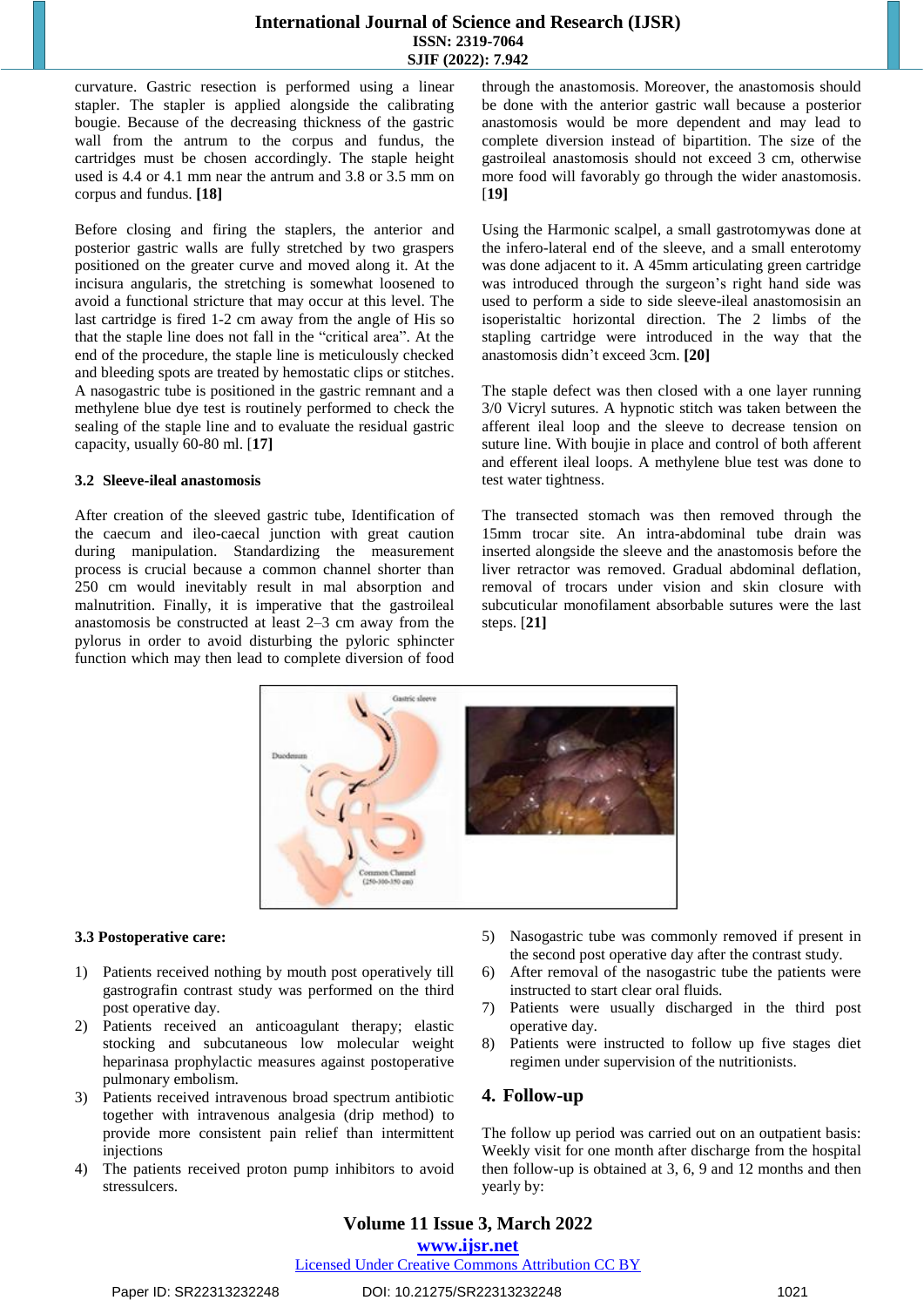BMI, FBG, PPG, HbA1c, Dose and discontinuation of antidiabetic medications, Dose and discontinuation of antihypertensive medications, Blood pressure, Lipid profile.

## **5. Patients & Methods**

## **Patients**

This study was carried out in Al-Azhar University Hospitals, and Misr University Hospital, during the period starting from November 2019, till from November 2021. This study was designed as a one-armed clinical trial (prospective interventional) study, to evaluate the effect of Laparoscopic Single anastomosis sleeve ileal bypass (SASI) on obese patients with type 2 diabetes mellitus. Fourty patients were included in this study.

## *Inclusion criteria:*

- 1) Age: adult  $\geq$  18-year-old.
- 2) Gender: both males and females.
- 3) BMI:  $\geq$  35 kg/m<sup>2</sup>, associated with obesity-related comorbidities, (including type 2 diabetes mellitus). Where diabetes mellitus is diagnosed when:
	- Symptoms of diabetes and a random blood sugar of  $200 \text{ mg }$  / dl (11.1 mmol / L) or higher, or
	- A fasting blood sugar level of 126 mg / dl (7.0 mmol / L) or higher, or
	- An Hb A1c of 6.5 percent or higher.
- 4) Failure of  $\geq 6$  months of organized non-surgical weight loss attempts.
- 5) Commitment to comprehensive medical and psychologic evaluations before and after surgery.
- 6) Commitment to medical and nutritional requirements postoperatively.
- 7) Ability to provide consent for surgical treatment.

### *Exclusion criteria:*

- 1) History previous gastric or [bariatric](https://www.sciencedirect.com/topics/medicine-and-dentistry/bariatric-surgery) surgery.
- 2) History of upper [laparotomy.](https://www.sciencedirect.com/topics/medicine-and-dentistry/laparotomy)
- 3) Pregnancy or lactation.
- 4) Drug or alcohol addiction.
- 5) History of [psychological](https://www.sciencedirect.com/topics/medicine-and-dentistry/mental-instability) instability.
- 6) Medically correctable cause for obesity.

### **Pre-operative workup**

All patients included in this study were subjected to **Verbal and written consent**, **complete history taking**, including (Co-morbid conditions including diabetes mellitus, hypertension, dyslipidaemia, and cerebro-vascular strokes, Previous surgeries, Dietary habits, Alcohol or drug intake). And full **clinical examination,** including (Conscious level, Complexions, Vital data, including blood pressure, Abdominal examination, BMI assessment). **Investigations,**  including: Complete blood count. Liver function tests. Kidney function tests, Coagulation profile. Blood sugar, (fasting and postprandial), Glycosylated hemoglobin A1c, Serumcortisol. Lipid profile, Thyroid function tests, Chest X-ray, Abdomino-pelvic ultrasonography.

### **Outcomes Assessment:**

Weight loss depending on the change in BMI which was measured at the initial screening on the day of surgery, 1

week at stitch removal and at l, 3, 6, and 12 months after surgery.

Intra- operative and post operative complications (early or late) were recorded for each operation.

- D. M control bymeasurementofHbA1cat 3, 6 and 12 months and FBS at 1, 3, 6 and 12 months with follow up of changes in dose or discontinuation of anti-diabetic medications.
- Hypertension control by measurement of Blood pressure at 1, 3, 6and 12 months with follow up of changes or discontinuation of Anti-hypertensive medications.
- Hyperlipidemia control by lipid profile at 1, 3, 6 and 12 months.

## **6. Results**

All of the fourty patients included in this study, underwent laparoscopic single anastomosis sleeve ileal bypass (SASI). SASI was performed according to National Institutes of Health criteria for bariatric surgery indications. The surgical operation was applied as the previously described technique.

The mean operative time was  $125.2 \pm 15.6$  mins (range 90 – 150), being the maximum in highest BMI patients and in those who had intra-operative difficulties, and minimum in lower BMI patients and those with uneventful operations.



**Chart 1:** Primary Outcome

## **Comparison between baseline and at different months follow-up weight**

There was a highly significant difference between weight at baseline and at 1, 3, 6, and 12 months after operation, (p value 0.001). Also, there was a highly significant difference between weight at 3 months and at 6 months after operation, (p value 0.001). Similarly, there was a highly significant difference between weight at 6 months and at 12 months after operation, (p value 0.001).

| Table 1: Comparison between baseline and at different |
|-------------------------------------------------------|
| months follow-up weight repeated measures ANOVA       |

|                        | Mean   | <b>SD</b> | P value compared to<br>baseline |
|------------------------|--------|-----------|---------------------------------|
| Weight baseline (kg)   | 127.1  | 10.2      |                                 |
| Weight after 1 month   | 117.67 | 8.81      | < 0.001                         |
| Weight after 3 months  | 108    | 7.95      | < 0.001                         |
| Weight after 6 months  | 101.37 | 7.73      | < 0.001                         |
| Weight after 9 months  | 97.78  | 6.8       | < 0.001                         |
| Weight after 12 months | 94.33  | 6.55      | < 0.001                         |

# **Volume 11 Issue 3, March 2022**

**www.ijsr.net**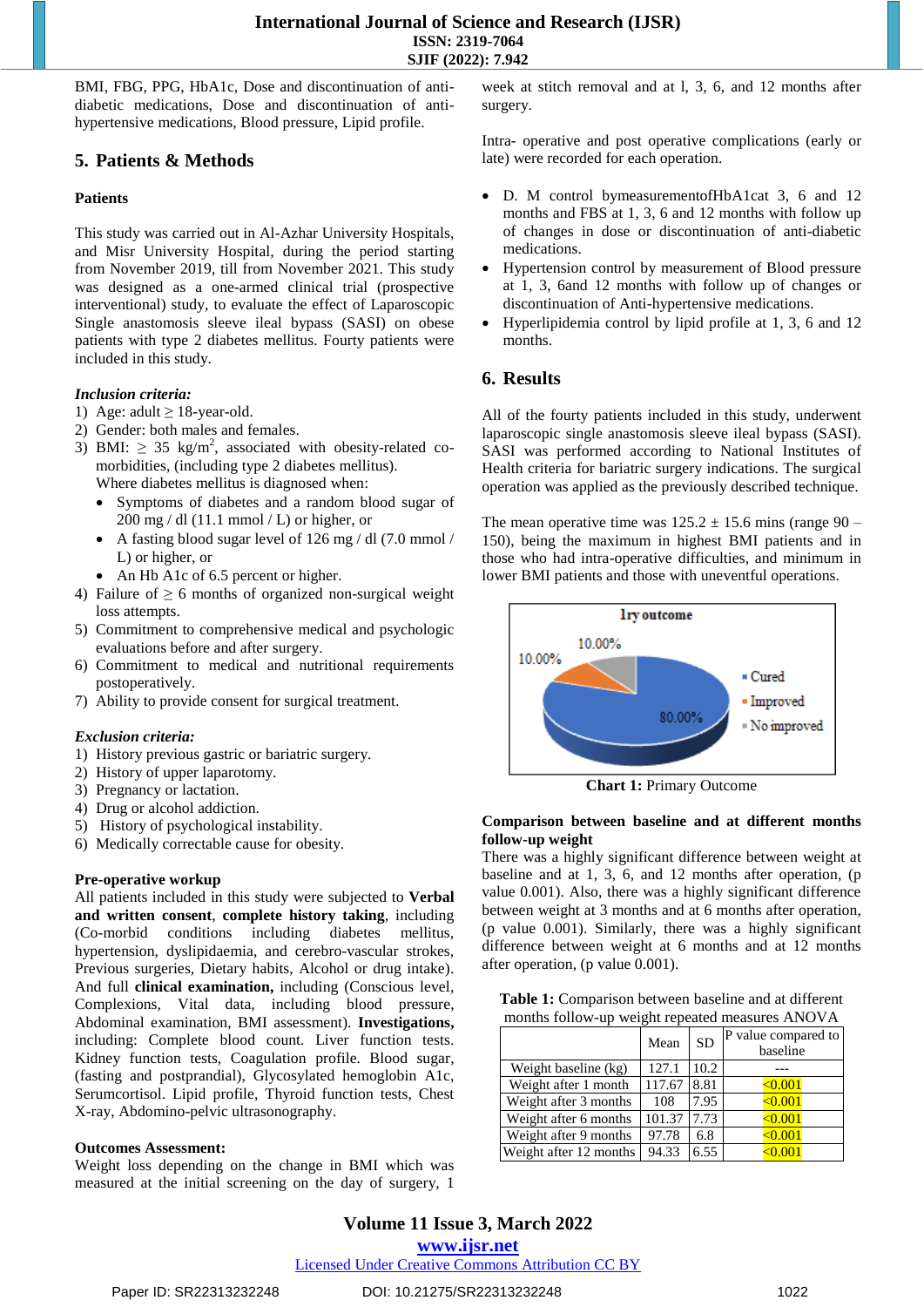#### **Comparison between baseline and 12 month follow-up BMI**

There was a highly significant difference between BMI at baseline and at 12 months after operation, (p value 0.001).

| Table 2: Comparison between baseline and 12 month |               |  |  |
|---------------------------------------------------|---------------|--|--|
|                                                   | follow-up BMI |  |  |

|                     | Mean  | <b>SD</b> | P value compared<br>to baseline |
|---------------------|-------|-----------|---------------------------------|
| <b>BMI</b> baseline |       |           |                                 |
| BMI after 12 months | 31.84 |           |                                 |

\*Paired t test



**Chart 2:** BMI at baseline and 12 months.

## **Comparison between baseline and follow-up fasting plasma glucose level**

There was a highly significant difference between FFG at baseline and at 1, 3, 6, and 12 months after operation, (p value 0.001). Also, there was a highly significant difference between FFG at 3 months and at 6 months after operation, (p value 0.001). Similarly, there was a highly significant difference between FFG at 6 months and at 12 months after operation, (p value 0.001).

**Table 3:** Comparison between baseline and follow-up fasting plasma glucose level

|                     | Mean         | <b>SD</b> | P value compared<br>to baseline |
|---------------------|--------------|-----------|---------------------------------|
| FPG baseline        | 162.63 15.99 |           |                                 |
| FPG after 1 month   | 136.57 19.16 |           | < 0.001                         |
| FPG after 3 months  | 125.53 15.92 |           | < 0.001                         |
| FPG after 6 months  | 113.93 16.70 |           | < 0.001                         |
| FPG after 9 months  | 106.98 18.40 |           | < 0.001                         |
| FPG after 12 months | 99.20        | 23.42     | < 0.001                         |

\*Paired t test



### **Comparison between baseline and follow-up postprandial plasma glucose level**

There was a highly significant difference between PPG at baseline and at 1, 3, 6, and 12 months after operation, (p value 0.001). Also, there was a highly significant difference between PPG at 3 months and at 6 months after operation, (p value 0.001). Similarly, there was a highly significant difference between PPG at 6 months and at 12 months after operation, (p value 0.001).

| Table 4: Comparison between baseline and follow-up |
|----------------------------------------------------|
| postprandial plasma glucose level                  |

| $p$ ostprandiai plasma graecse level |              |           |                                 |  |
|--------------------------------------|--------------|-----------|---------------------------------|--|
|                                      | Mean         | <b>SD</b> | P value compared<br>to baseline |  |
| PPG baseline                         | 233.70 19.91 |           |                                 |  |
| PPG after 1 month                    | 190.02 21.85 |           | < 0.001                         |  |
| PPG after 3 months                   | 177.55 24.29 |           | < 0.001                         |  |
| PPG after 6 months                   | 163.85 22.90 |           | < 0.001                         |  |
| PPG after 9 months                   | 152.17 26.98 |           | < 0.001                         |  |
| PPG after 12 months                  | 146.53 32.64 |           | < 0.001                         |  |

\*Paired t test

### **Comparison between baseline and at different months follow-up Hb A1c level**

There was a highly significant difference between HB A1c at baseline and at 3, 6, and 12 months after operation, (p value 0.001). Also, there was a highly significant difference between HB A1c at 3 months and at 6 months after operation, (p value 0.001). Similarly, there was a highly significant difference between HB A1c at 6 months and at 12 months after operation, (p value 0.001).

| Table 5: Comparison between baseline and at different |
|-------------------------------------------------------|
| months follow-up HbA1c level                          |

|                        | Mean | <b>SD</b> | P value compared<br>to baseline |
|------------------------|------|-----------|---------------------------------|
| Hb A1c baseline        | 8.97 | 1.48      |                                 |
| Hb A1c after 3 months  | 7.62 | 1.45      | < 0.001                         |
| Hb A1c after 6 months  | 6.32 | 1.5       | < 0.001                         |
| Hb A1c after 9 months  | 6.25 | 1.54      | < 0.001                         |
| Hb A1c after 12 months | 5.78 | 0.86      |                                 |

\*Paired t test

## **Volume 11 Issue 3, March 2022 www.ijsr.net**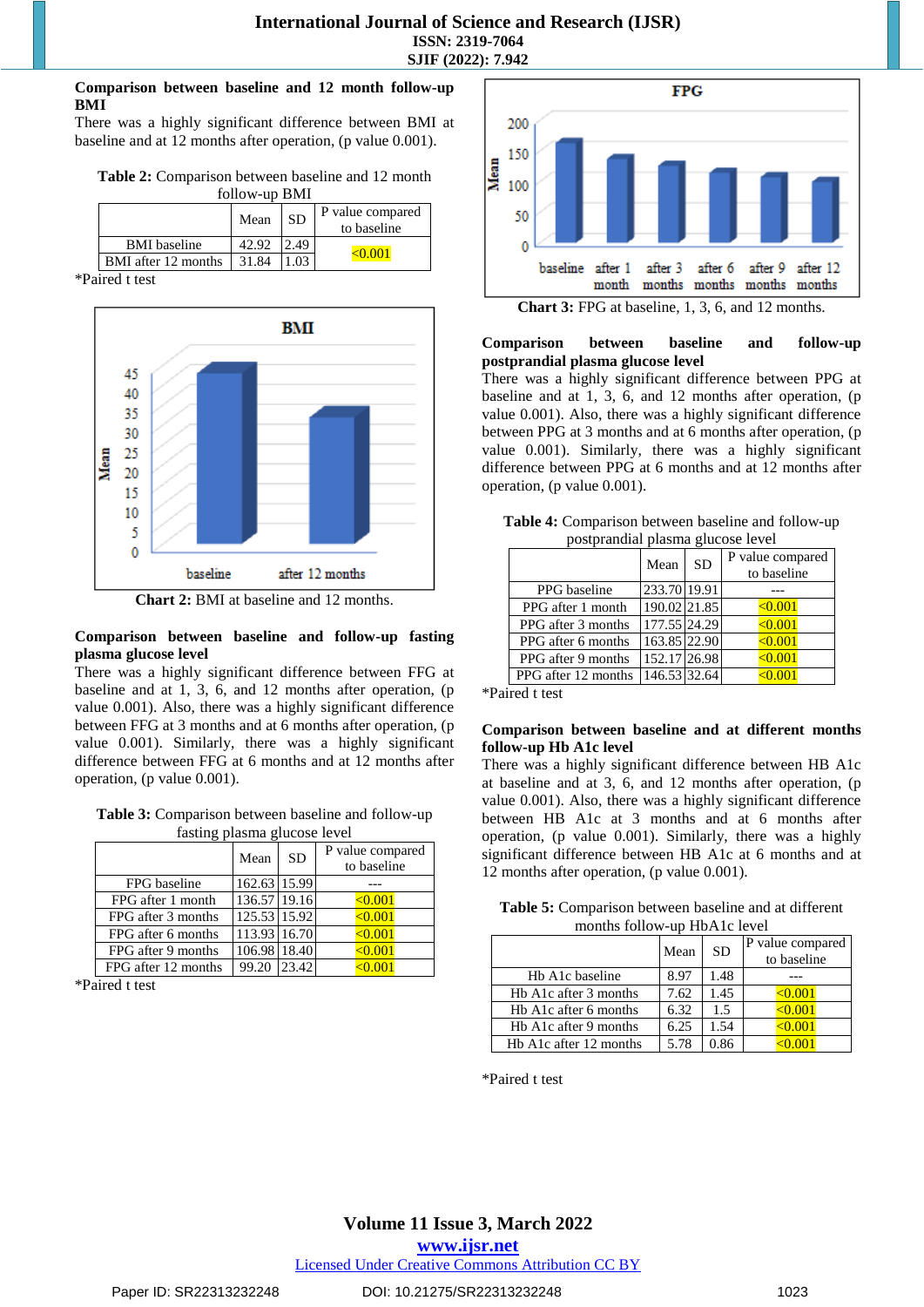

**Chart 5:** Secondary Outcome.

#### **Incidence of complications**

Out of 40 patients, 87.5 % (n= 35) had no complications. In the complication group, 5 % ( $n = 2$ ) were affected by bilious vomiting and dehydration, 2.5 % (n= 1) were affected by stomal ulcers and stenosis and 2.5 % ( $n=1$ ) were affected by anastomotic intraluminal bleeding. Also  $2.5\%$  (n= 1) were affected by surgical site infection.

|                     |                   | Count                         | $\frac{0}{0}$ |
|---------------------|-------------------|-------------------------------|---------------|
|                     | vmt&deh           | 2                             | 5%            |
|                     | <b>Stenosis</b>   |                               | 2.50%         |
| complications       | <b>SSI</b>        |                               | 2.50%         |
|                     | Bleeding          |                               | 2.50%         |
|                     | No                | 35                            | 87.50%        |
|                     | Hosp              | 2                             | 40%           |
|                     | Endoscopy         |                               | 20%           |
| ttt of complication | Antibiotic        |                               | 20%           |
|                     | Hosp $& B1$ trans |                               | 20%           |
|                     | Chole             | $\mathfrak{D}_{\mathfrak{p}}$ | 5.00%         |
| synch               | No                | 38                            | 95.00%        |





**Chart (6):** Complications

## **7. Discussion**

Sleeve [gastrectomy](https://www.sciencedirect.com/topics/medicine-and-dentistry/sleeve-gastrectomy) has become the most common [bariatric](https://www.sciencedirect.com/topics/medicine-and-dentistry/bariatric-surgery) [procedure](https://www.sciencedirect.com/topics/medicine-and-dentistry/bariatric-surgery) due to its excellent results. But a number of drawbacks of this procedure have been recognized such as a high incidence of postoperative [GERD,](https://www.sciencedirect.com/topics/medicine-and-dentistry/gastroesophageal-reflux) weight regain on long-term follow-up and being less effective in super obese patients [(Elbanna et [al., 2016\)](https://www.sciencedirect.com/science/article/pii/S2451847621000531?casa_token=IfEjz22qpgEAAAAA:jy-QfYiEI5BeYn7syMyIweQKGyy0-lZGW7xs4YBS5Cqsuqb3EggLZnxbddQQL-TSYugFIvAV4IzJ#bib8), (Yeung et [al., 2019\)](https://www.sciencedirect.com/science/article/pii/S2451847621000531?casa_token=IfEjz22qpgEAAAAA:jy-QfYiEI5BeYn7syMyIweQKGyy0-lZGW7xs4YBS5Cqsuqb3EggLZnxbddQQL-TSYugFIvAV4IzJ#bib39) ]. [SASI](https://www.sciencedirect.com/topics/medicine-and-dentistry/surgical-anastomosis) is a new surgical procedure; it is a modification of the sleeve gastrectomy by adding a single anastomosis between the gastric [antrum](https://www.sciencedirect.com/topics/medicine-and-dentistry/omeprazole) and the ileum. This study is reporting clinical review of the efficacy of SASI bypass.

#### **Primary outcomes**

In literature, Almost studies have assessed the efficacy and safety of SASI bypass and reported excellent results with %EWL. the rate of loss of excess weight with one year follow up, a mean value of 94.33% as reported by [\(Vennapusa](https://www.sciencedirect.com/science/article/pii/S2451847621000531?casa_token=IfEjz22qpgEAAAAA:jy-QfYiEI5BeYn7syMyIweQKGyy0-lZGW7xs4YBS5Cqsuqb3EggLZnxbddQQL-TSYugFIvAV4IzJ#bib36) et al., 2017), 93.2% (Khalil et [al., 2019\)](https://www.sciencedirect.com/science/article/pii/S2451847621000531?casa_token=IfEjz22qpgEAAAAA:jy-QfYiEI5BeYn7syMyIweQKGyy0-lZGW7xs4YBS5Cqsuqb3EggLZnxbddQQL-TSYugFIvAV4IzJ#bib16), 63.9% (Mahdy et [al., 2020\)](https://www.sciencedirect.com/science/article/pii/S2451847621000531?casa_token=IfEjz22qpgEAAAAA:jy-QfYiEI5BeYn7syMyIweQKGyy0-lZGW7xs4YBS5Cqsuqb3EggLZnxbddQQL-TSYugFIvAV4IzJ#bib20), 86.2% [\(Kermansaravi](https://www.sciencedirect.com/science/article/pii/S2451847621000531?casa_token=IfEjz22qpgEAAAAA:jy-QfYiEI5BeYn7syMyIweQKGyy0-lZGW7xs4YBS5Cqsuqb3EggLZnxbddQQL-TSYugFIvAV4IzJ#bib14) et al., 2020), 86.9% (Khalaf and [Hamed, 2020\)](https://www.sciencedirect.com/science/article/pii/S2451847621000531?casa_token=IfEjz22qpgEAAAAA:jy-QfYiEI5BeYn7syMyIweQKGyy0-lZGW7xs4YBS5Cqsuqb3EggLZnxbddQQL-TSYugFIvAV4IzJ#bib15), 65.2% [\(Madyan](https://www.sciencedirect.com/science/article/pii/S2451847621000531?casa_token=IfEjz22qpgEAAAAA:jy-QfYiEI5BeYn7syMyIweQKGyy0-lZGW7xs4YBS5Cqsuqb3EggLZnxbddQQL-TSYugFIvAV4IzJ#bib17) et al., [2020\)](https://www.sciencedirect.com/science/article/pii/S2451847621000531?casa_token=IfEjz22qpgEAAAAA:jy-QfYiEI5BeYn7syMyIweQKGyy0-lZGW7xs4YBS5Cqsuqb3EggLZnxbddQQL-TSYugFIvAV4IzJ#bib17), 85.6% (Romero and Rey [Jesus, 2021\)](https://www.sciencedirect.com/science/article/pii/S2451847621000531?casa_token=IfEjz22qpgEAAAAA:jy-QfYiEI5BeYn7syMyIweQKGyy0-lZGW7xs4YBS5Cqsuqb3EggLZnxbddQQL-TSYugFIvAV4IzJ#bib28), 87.6% (Mahdy et [al., 2021\)](https://www.sciencedirect.com/science/article/pii/S2451847621000531?casa_token=IfEjz22qpgEAAAAA:jy-QfYiEI5BeYn7syMyIweQKGyy0-lZGW7xs4YBS5Cqsuqb3EggLZnxbddQQL-TSYugFIvAV4IzJ#bib21)) and 72.6% as reported by [\(Emile](https://www.sciencedirect.com/science/article/pii/S2451847621000531?casa_token=IfEjz22qpgEAAAAA:jy-QfYiEI5BeYn7syMyIweQKGyy0-lZGW7xs4YBS5Cqsuqb3EggLZnxbddQQL-TSYugFIvAV4IzJ#bib11) et al., [2020\)](https://www.sciencedirect.com/science/article/pii/S2451847621000531?casa_token=IfEjz22qpgEAAAAA:jy-QfYiEI5BeYn7syMyIweQKGyy0-lZGW7xs4YBS5Cqsuqb3EggLZnxbddQQL-TSYugFIvAV4IzJ#bib11). The mean EWL % in our study is  $61.38 + 1.08$  at 12 months. Similarly, the mean BMI also reduced substantially  $(31.84 \text{ kg/m}^2)$  in accordance with the earlier studies, 25.39 kg/m<sup>2</sup> as reported by [\(Vennapusa](https://www.sciencedirect.com/science/article/pii/S2451847621000531?casa_token=IfEjz22qpgEAAAAA:jy-QfYiEI5BeYn7syMyIweQKGyy0-lZGW7xs4YBS5Cqsuqb3EggLZnxbddQQL-TSYugFIvAV4IzJ#bib36) et al., 2017), 22.6 kg/m<sup>2</sup> (Khalil et [al., 2019\)](https://www.sciencedirect.com/science/article/pii/S2451847621000531?casa_token=IfEjz22qpgEAAAAA:jy-QfYiEI5BeYn7syMyIweQKGyy0-lZGW7xs4YBS5Cqsuqb3EggLZnxbddQQL-TSYugFIvAV4IzJ#bib16), 31.2 kg/m<sup>2</sup> (Mahdy et [al., 2020\)](https://www.sciencedirect.com/science/article/pii/S2451847621000531?casa_token=IfEjz22qpgEAAAAA:jy-QfYiEI5BeYn7syMyIweQKGyy0-lZGW7xs4YBS5Cqsuqb3EggLZnxbddQQL-TSYugFIvAV4IzJ#bib20), 28.1 kg/m<sup>2</sup> [\(Kermansaravi](https://www.sciencedirect.com/science/article/pii/S2451847621000531?casa_token=IfEjz22qpgEAAAAA:jy-QfYiEI5BeYn7syMyIweQKGyy0-lZGW7xs4YBS5Cqsuqb3EggLZnxbddQQL-TSYugFIvAV4IzJ#bib14) et al., 2020), 33.6 kg/m<sup>2</sup> [\(Madyan](https://www.sciencedirect.com/science/article/pii/S2451847621000531?casa_token=IfEjz22qpgEAAAAA:jy-QfYiEI5BeYn7syMyIweQKGyy0-lZGW7xs4YBS5Cqsuqb3EggLZnxbddQQL-TSYugFIvAV4IzJ#bib17) et [al., 2020\)](https://www.sciencedirect.com/science/article/pii/S2451847621000531?casa_token=IfEjz22qpgEAAAAA:jy-QfYiEI5BeYn7syMyIweQKGyy0-lZGW7xs4YBS5Cqsuqb3EggLZnxbddQQL-TSYugFIvAV4IzJ#bib17), 32.1 kg/m<sup>2</sup> (Salama et al., 2020), 33.8 kg/m<sup>2</sup> [\(MohamedAbdulla](https://www.sciencedirect.com/science/article/pii/S2451847621000531?casa_token=IfEjz22qpgEAAAAA:jy-QfYiEI5BeYn7syMyIweQKGyy0-lZGW7xs4YBS5Cqsuqb3EggLZnxbddQQL-TSYugFIvAV4IzJ#bib24) et al., 2020), 28.2 kg/m<sup>2</sup> [\(Romero](https://www.sciencedirect.com/science/article/pii/S2451847621000531?casa_token=IfEjz22qpgEAAAAA:jy-QfYiEI5BeYn7syMyIweQKGyy0-lZGW7xs4YBS5Cqsuqb3EggLZnxbddQQL-TSYugFIvAV4IzJ#bib28) and Rey [Jesus, 2021\)](https://www.sciencedirect.com/science/article/pii/S2451847621000531?casa_token=IfEjz22qpgEAAAAA:jy-QfYiEI5BeYn7syMyIweQKGyy0-lZGW7xs4YBS5Cqsuqb3EggLZnxbddQQL-TSYugFIvAV4IzJ#bib28), 26.6 kg/m<sup>2</sup> (Mahdy et [al., 2021\)](https://www.sciencedirect.com/science/article/pii/S2451847621000531?casa_token=IfEjz22qpgEAAAAA:jy-QfYiEI5BeYn7syMyIweQKGyy0-lZGW7xs4YBS5Cqsuqb3EggLZnxbddQQL-TSYugFIvAV4IzJ#bib21)) and 30.6  $\text{kg/m}^2$ as reported by (Emile et [al., 2020\)](https://www.sciencedirect.com/science/article/pii/S2451847621000531?casa_token=IfEjz22qpgEAAAAA:jy-QfYiEI5BeYn7syMyIweQKGyy0-lZGW7xs4YBS5Cqsuqb3EggLZnxbddQQL-TSYugFIvAV4IzJ#bib11). Previous literature showed that SASI bypass has significantly higher %EWL at 12 months than other [bariatric](https://www.sciencedirect.com/topics/medicine-and-dentistry/bariatrics) procedures [[\(Buchwald](https://www.sciencedirect.com/science/article/pii/S2451847621000531?casa_token=IfEjz22qpgEAAAAA:jy-QfYiEI5BeYn7syMyIweQKGyy0-lZGW7xs4YBS5Cqsuqb3EggLZnxbddQQL-TSYugFIvAV4IzJ#bib5) et al., [2004\)](https://www.sciencedirect.com/science/article/pii/S2451847621000531?casa_token=IfEjz22qpgEAAAAA:jy-QfYiEI5BeYn7syMyIweQKGyy0-lZGW7xs4YBS5Cqsuqb3EggLZnxbddQQL-TSYugFIvAV4IzJ#bib5), (Alobaid et [al., 2015\)](https://www.sciencedirect.com/science/article/pii/S2451847621000531?casa_token=IfEjz22qpgEAAAAA:jy-QfYiEI5BeYn7syMyIweQKGyy0-lZGW7xs4YBS5Cqsuqb3EggLZnxbddQQL-TSYugFIvAV4IzJ#bib1) ] such as SG (72.6 Vs 60.4, p < 0.0001) [(Emile et [al., 2020\)](https://www.sciencedirect.com/science/article/pii/S2451847621000531?casa_token=IfEjz22qpgEAAAAA:jy-QfYiEI5BeYn7syMyIweQKGyy0-lZGW7xs4YBS5Cqsuqb3EggLZnxbddQQL-TSYugFIvAV4IzJ#bib11), (Emile et [al., 2017\)](https://www.sciencedirect.com/science/article/pii/S2451847621000531?casa_token=IfEjz22qpgEAAAAA:jy-QfYiEI5BeYn7syMyIweQKGyy0-lZGW7xs4YBS5Cqsuqb3EggLZnxbddQQL-TSYugFIvAV4IzJ#bib10), [\(Mahdy](https://www.sciencedirect.com/science/article/pii/S2451847621000531?casa_token=IfEjz22qpgEAAAAA:jy-QfYiEI5BeYn7syMyIweQKGyy0-lZGW7xs4YBS5Cqsuqb3EggLZnxbddQQL-TSYugFIvAV4IzJ#bib19) et [al., 2016\)](https://www.sciencedirect.com/science/article/pii/S2451847621000531?casa_token=IfEjz22qpgEAAAAA:jy-QfYiEI5BeYn7syMyIweQKGyy0-lZGW7xs4YBS5Cqsuqb3EggLZnxbddQQL-TSYugFIvAV4IzJ#bib19) ], bilio-pancreatic diversion (BPD) and the duodenal switch procedure.

It is expected that the loss of excess weight may be even more if patients follow the nutritional guidelines strictly, which is high-protein low-calorie diet and regular exercise. **[22]**

Significant improvement of plasma glucose level control, and / or resolution of type 2 diabetes mellitus (as evident by diabetic markers like fasting as well as post prandial plasma glucose levels, and HbA1c), is commonly observed after SASI bypass. After 12 months, a remission of type 2 diabetes mellitus after SASI was 100 % as reported by (Mahdy et al., 2016), 83.9 % as reported by (Mahdy et al., 2020), 78.6 % as reported by (MohamedAbdulla et al., 2020), 95.8 % as reported by (Emile et al., 2020). In our study, resolution of type 2 diabetes mellitus occurred in 80 % of patients (n= 32), and improvement occurred in 10 % of patients  $(n= 4)$ .

HbA1c followed a similar pattern to that of both FPG. A significant reduction was observed from baseline (9.9) to 6 months (5.7) and continued to decrease throughout the follow-up period until stabilizing at the 12 months (5.1), as reported by Mohamed Abdulla et al., 2020. [Romero](https://www.sciencedirect.com/science/article/pii/S2451847621000531?casa_token=IfEjz22qpgEAAAAA:jy-QfYiEI5BeYn7syMyIweQKGyy0-lZGW7xs4YBS5Cqsuqb3EggLZnxbddQQL-TSYugFIvAV4IzJ#bib28) and Rey

## **Volume 11 Issue 3, March 2022 www.ijsr.net**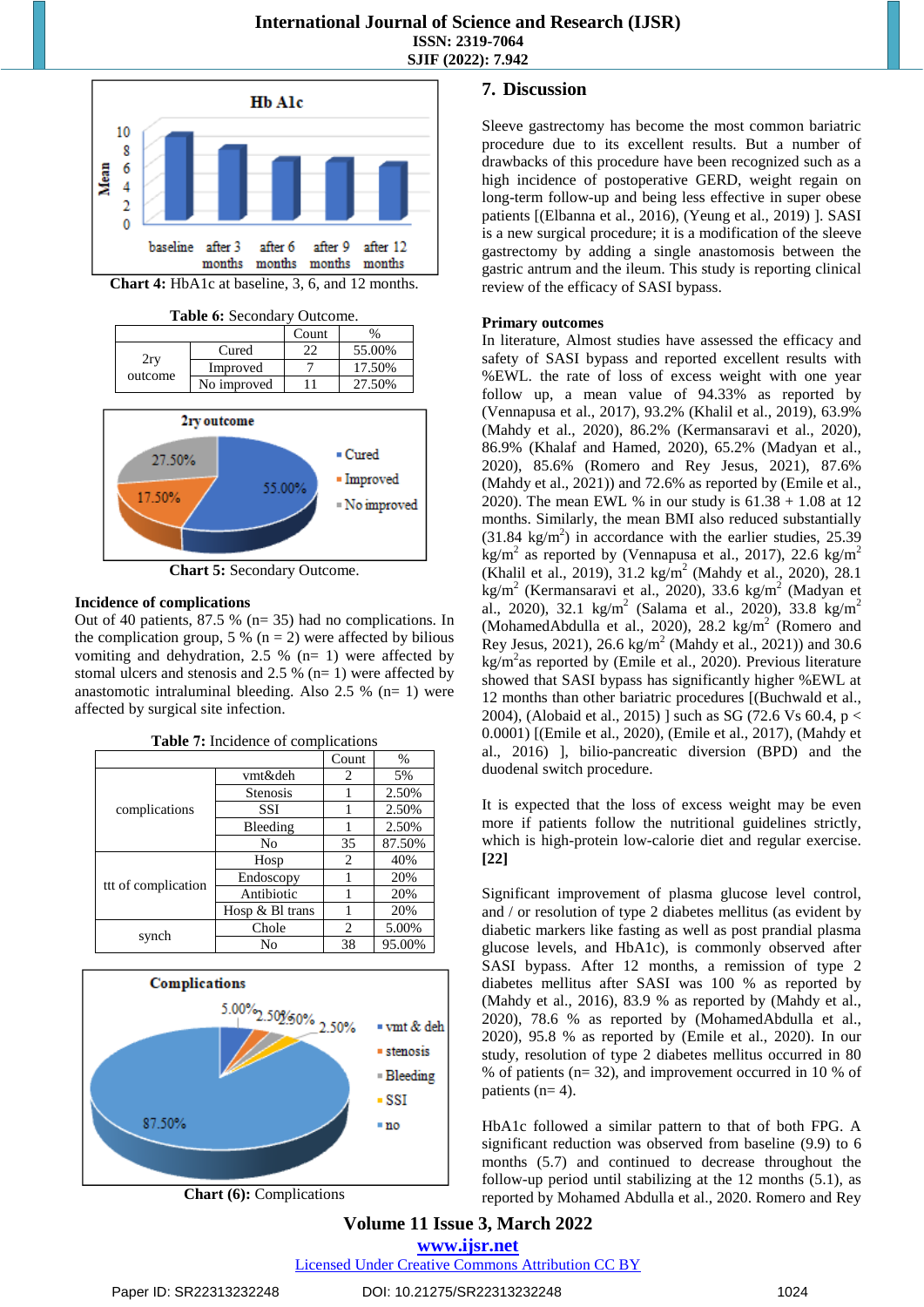## **International Journal of Science and Research (IJSR) ISSN: 2319-7064 SJIF (2022): 7.942**

Jesus, 2021reported a mean HbA1c 9.7 at baseline and 5.6 at 12 months postoperative, Also Mahdy et [al., 2020](https://www.sciencedirect.com/science/article/pii/S2451847621000531?casa_token=IfEjz22qpgEAAAAA:jy-QfYiEI5BeYn7syMyIweQKGyy0-lZGW7xs4YBS5Cqsuqb3EggLZnxbddQQL-TSYugFIvAV4IzJ#bib20) reported a mean HbA1c 8.1 at baseline and 5.3 at 12 months postoperative, Similarly, in our study, HbA1c, demonstrated a significant reduction from 8.97 at baseline, to 7.62 at 3 months and continued to decrease to 5.78 at 12 months postoperatively.

## **Secondary outcome**

The most commonly resolution criteria for hypertension is systolic blood pressure < 140 mmHg and diastolic blood pressure < 90 mmHg, without antihypertensive agents. The most commonly resolution criterion for dyslipidemia is normal plasma lipid without drug. In our series, the mean baseline SBP and DBP of the study cases was 130.5 mm Hg and 83.5 mm Hg respectively. After 12 months, the mean SBP and DBP was 123 mm Hg and 80 mm Hg respectively.

Ten series reported the evolution of preoperative Hypertension. Remission or improvement of HTN after one year has varied between 75% and 94, 44% in seven series [(18), [\(Vennapusa](https://www.sciencedirect.com/science/article/pii/S2451847621000531?casa_token=IfEjz22qpgEAAAAA:jy-QfYiEI5BeYn7syMyIweQKGyy0-lZGW7xs4YBS5Cqsuqb3EggLZnxbddQQL-TSYugFIvAV4IzJ#bib36) et al., 2017), [\(Mohamed](https://www.sciencedirect.com/science/article/pii/S2451847621000531?casa_token=IfEjz22qpgEAAAAA:jy-QfYiEI5BeYn7syMyIweQKGyy0-lZGW7xs4YBS5Cqsuqb3EggLZnxbddQQL-TSYugFIvAV4IzJ#bib24) Abdulla et al., [2020\)](https://www.sciencedirect.com/science/article/pii/S2451847621000531?casa_token=IfEjz22qpgEAAAAA:jy-QfYiEI5BeYn7syMyIweQKGyy0-lZGW7xs4YBS5Cqsuqb3EggLZnxbddQQL-TSYugFIvAV4IzJ#bib24), [\(Kermansaravi](https://www.sciencedirect.com/science/article/pii/S2451847621000531?casa_token=IfEjz22qpgEAAAAA:jy-QfYiEI5BeYn7syMyIweQKGyy0-lZGW7xs4YBS5Cqsuqb3EggLZnxbddQQL-TSYugFIvAV4IzJ#bib14) et al., 2020), (Madyan et [al., 2020\)](https://www.sciencedirect.com/science/article/pii/S2451847621000531?casa_token=IfEjz22qpgEAAAAA:jy-QfYiEI5BeYn7syMyIweQKGyy0-lZGW7xs4YBS5Cqsuqb3EggLZnxbddQQL-TSYugFIvAV4IzJ#bib17), (Mahdy et [al., 2021\)](https://www.sciencedirect.com/science/article/pii/S2451847621000531?casa_token=IfEjz22qpgEAAAAA:jy-QfYiEI5BeYn7syMyIweQKGyy0-lZGW7xs4YBS5Cqsuqb3EggLZnxbddQQL-TSYugFIvAV4IzJ#bib21), (Romero and Rey [Jesus, 2021\)](https://www.sciencedirect.com/science/article/pii/S2451847621000531?casa_token=IfEjz22qpgEAAAAA:jy-QfYiEI5BeYn7syMyIweQKGyy0-lZGW7xs4YBS5Cqsuqb3EggLZnxbddQQL-TSYugFIvAV4IzJ#bib28) ] and between 23, 2% and 57.1% in only three series [[\(Mahdy](https://www.sciencedirect.com/science/article/pii/S2451847621000531?casa_token=IfEjz22qpgEAAAAA:jy-QfYiEI5BeYn7syMyIweQKGyy0-lZGW7xs4YBS5Cqsuqb3EggLZnxbddQQL-TSYugFIvAV4IzJ#bib20) et [al., 2020\)](https://www.sciencedirect.com/science/article/pii/S2451847621000531?casa_token=IfEjz22qpgEAAAAA:jy-QfYiEI5BeYn7syMyIweQKGyy0-lZGW7xs4YBS5Cqsuqb3EggLZnxbddQQL-TSYugFIvAV4IzJ#bib20), (Khalaf and [Hamed, 2020\)](https://www.sciencedirect.com/science/article/pii/S2451847621000531?casa_token=IfEjz22qpgEAAAAA:jy-QfYiEI5BeYn7syMyIweQKGyy0-lZGW7xs4YBS5Cqsuqb3EggLZnxbddQQL-TSYugFIvAV4IzJ#bib15), (Emile et [al., 2020\)](https://www.sciencedirect.com/science/article/pii/S2451847621000531?casa_token=IfEjz22qpgEAAAAA:jy-QfYiEI5BeYn7syMyIweQKGyy0-lZGW7xs4YBS5Cqsuqb3EggLZnxbddQQL-TSYugFIvAV4IzJ#bib11) ].

Remission of dyslipidemia was defined as a normal lipid profile off-medications. The improvement of this pathology was observed, after one year, in 65%–100% of patients in most studies, (Mahdy et [al., 2020\)](https://www.sciencedirect.com/science/article/pii/S2451847621000531?casa_token=IfEjz22qpgEAAAAA:jy-QfYiEI5BeYn7syMyIweQKGyy0-lZGW7xs4YBS5Cqsuqb3EggLZnxbddQQL-TSYugFIvAV4IzJ#bib20), [\(Mohamed](https://www.sciencedirect.com/science/article/pii/S2451847621000531?casa_token=IfEjz22qpgEAAAAA:jy-QfYiEI5BeYn7syMyIweQKGyy0-lZGW7xs4YBS5Cqsuqb3EggLZnxbddQQL-TSYugFIvAV4IzJ#bib24) Abdulla et [al., 2020\)](https://www.sciencedirect.com/science/article/pii/S2451847621000531?casa_token=IfEjz22qpgEAAAAA:jy-QfYiEI5BeYn7syMyIweQKGyy0-lZGW7xs4YBS5Cqsuqb3EggLZnxbddQQL-TSYugFIvAV4IzJ#bib24), [\(Kermansaravi](https://www.sciencedirect.com/science/article/pii/S2451847621000531?casa_token=IfEjz22qpgEAAAAA:jy-QfYiEI5BeYn7syMyIweQKGyy0-lZGW7xs4YBS5Cqsuqb3EggLZnxbddQQL-TSYugFIvAV4IzJ#bib14) et al., 2020), (Emile et [al., 2020\)](https://www.sciencedirect.com/science/article/pii/S2451847621000531?casa_token=IfEjz22qpgEAAAAA:jy-QfYiEI5BeYn7syMyIweQKGyy0-lZGW7xs4YBS5Cqsuqb3EggLZnxbddQQL-TSYugFIvAV4IzJ#bib11), (Mahdy et [al., 2021\)](https://www.sciencedirect.com/science/article/pii/S2451847621000531?casa_token=IfEjz22qpgEAAAAA:jy-QfYiEI5BeYn7syMyIweQKGyy0-lZGW7xs4YBS5Cqsuqb3EggLZnxbddQQL-TSYugFIvAV4IzJ#bib21), (Romero and Rey [Jesus, 2021\)](https://www.sciencedirect.com/science/article/pii/S2451847621000531?casa_token=IfEjz22qpgEAAAAA:jy-QfYiEI5BeYn7syMyIweQKGyy0-lZGW7xs4YBS5Cqsuqb3EggLZnxbddQQL-TSYugFIvAV4IzJ#bib28), [\(Mohamed](https://www.sciencedirect.com/science/article/pii/S2451847621000531?casa_token=IfEjz22qpgEAAAAA:jy-QfYiEI5BeYn7syMyIweQKGyy0-lZGW7xs4YBS5Cqsuqb3EggLZnxbddQQL-TSYugFIvAV4IzJ#bib23) et al., 2020) ]. However, Vennapusa et al. have reported in a serie of 113 patients that remission of DL was obtained for only 26, 55%. In our study, A highly significant improvement of lipid profile ensued, resolution of dyslipidemia occurred in 55 % of patients (n= 22), and improvement occurred in 17.5 % of patients  $(n=7)$ .

The overall complication rates following SASI ranges from 10 % to 26 %. No early or late mortality was reported in our group of patients. In literature, the 0.3% [postoperative](https://www.sciencedirect.com/topics/medicine-and-dentistry/surgical-mortality) [mortality](https://www.sciencedirect.com/topics/medicine-and-dentistry/surgical-mortality) were reported only in one study. **[23]**

In our study group, all procedures were successfully completed laparoscopically, without need to conversion to open. Simultaneous procedures included cholecystectomy in 5 % of cases, (n= 3).

In our series, one case (2.5 %) suffered bleeding, which was managed conservatively, requiring blood and plasma transfusion.

In our study, wound related complications in the form of surgical site infection and localized abscess formation in the abdominal wall, occurred in one case (2.5 %), which was treated by drainage under local anesthetic and antibiotics.

In our study, one patient (2.5 %) suffered stenosis, by the  $6<sup>th</sup>$ postoperative week, and was managed by repeated endoscopic dilatation.

Two (5 %) of our patients experienced intractable vomiting leading to dehydration, by the  $2<sup>nd</sup>$  week, who were hospitalized, and kept NPO, with IV fluids, and antiemetics.

In the literature, Anastomotic intraluminal bleeding was the most common cause of major early post [operative](https://www.sciencedirect.com/topics/medicine-and-dentistry/postoperative-complication) [complications](https://www.sciencedirect.com/topics/medicine-and-dentistry/postoperative-complication) (76.9%) (Khalaf and [Hamed, 2020\)](https://www.sciencedirect.com/science/article/pii/S2451847621000531?casa_token=IfEjz22qpgEAAAAA:jy-QfYiEI5BeYn7syMyIweQKGyy0-lZGW7xs4YBS5Cqsuqb3EggLZnxbddQQL-TSYugFIvAV4IzJ#bib15). This is in accordance with the complication pattern after oneanastomosis gastric bypass (OAGB) due to preserved blood supply to the gastric tube along the lesser curvature. In our study, Anastomotic intraluminal bleeding occurred in one case (2.5 %), which was managed conservatively, requiring blood and plasma transfusion.

This procedure has also a very important advantage, if any adverse events encountered in follow-up process we can easily and safely, in a short time, returns to sleeve gastrectomy.

The result of this review prompt us to prefer SASI bypass more than other bariatric bypass operations but we should be careful of complications since these results concerned patient followed mostly for one year after surgery and long follow up seems to be mandatory to better evaluate this technical surgery.

## **8. Summary and Conclusion**

SASI by passisa promising operation that offers excellent weight loss and diabetic resolution, based on digestive adaptation physiologic principles, easier to perform than the Santoro's operation and BPD modifications, and with very good results as duodenal switch operation in the short run without mal-absorption morbidity.

The elimination of two ways for passage of food and one anastomosis decrease nutritional deficiency and the possibility of surgically related complications.

This is a one-armed clinical trial (Prospective interventional) study, done to evaluate the effect of Laparoscopic Single anastomosis sleeve ileal bypass on obese patients with type 2 diabetes mellitus. Fourty patients were included in this study, which was carried out in Al Azhar University Hospitals, and Misr University Hospital, during the period starting from November 2019, till November 2021.

All of the fourty patients included in this study, underwent laparoscopic Single anastomosis sleeve ileal bypass. SASI was performed according to National Institutes of Health criteria for bariatric surgery indications, for morbidly obese patients with type 2 diabetes mellitus, who failed  $\geq 6$  months of organized non-surgical weight loss attempts, and who agreed to be committed to medical and nutritional requirements postoperatively, and were subjected to comprehensive medical and psychologic evaluations before and after surgery.

Patients included in this study were subjected to verbal and written consent, history taking, including co-morbid conditions as diabetes mellitus, hypertension, dyslipidaemia, and cerebro-vascular strokes, as well as dietary habits, clinical examination, including abdominal examination and

# **Volume 11 Issue 3, March 2022 www.ijsr.net**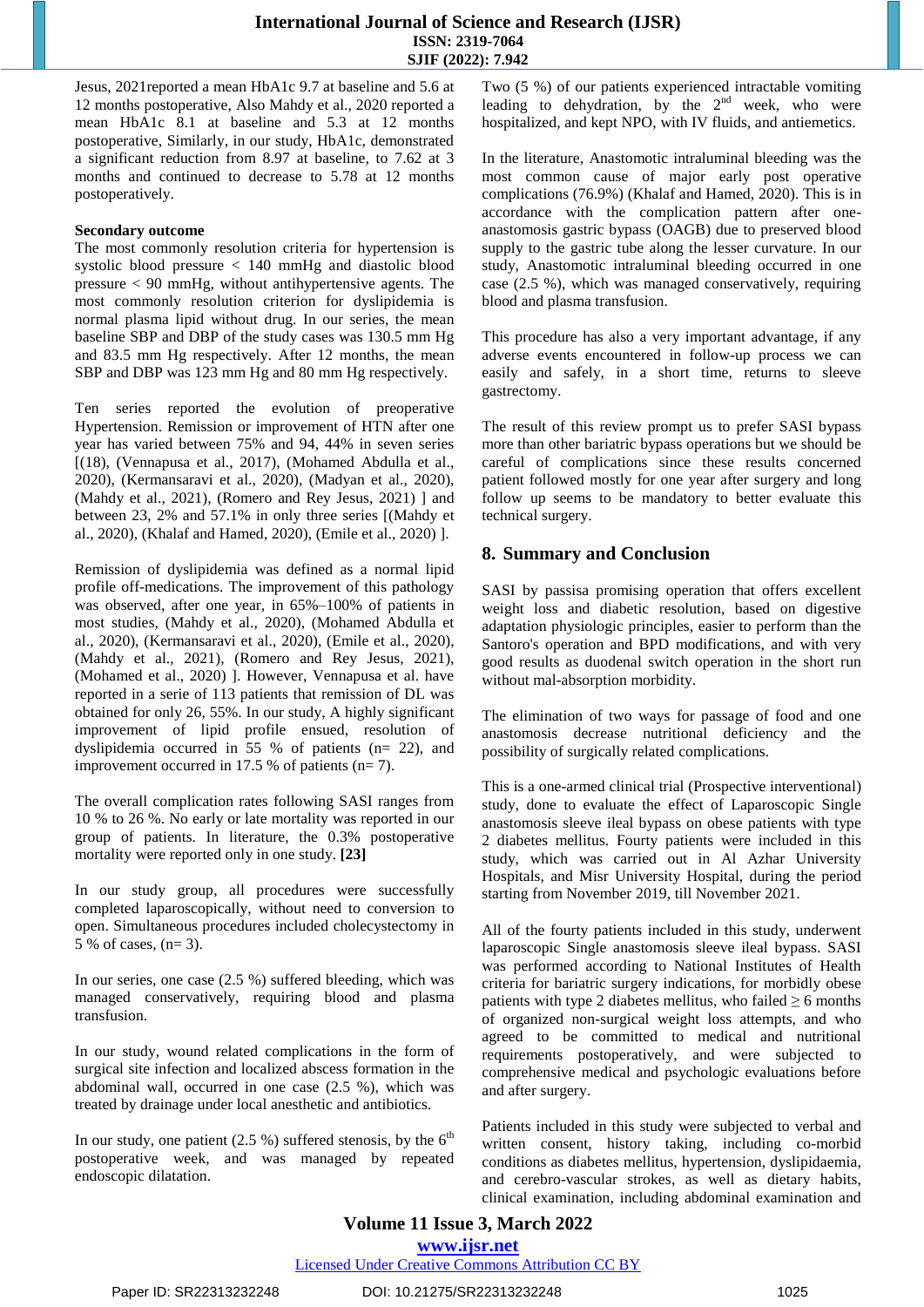BMI assessment, and investigations, including blood sugar, (fasting and postprandial), glycosylated hemoglobin A1c, and lipid profile.

The primary outcome was the assessment of percentage of excess weight loss (% of EWL), and the improvement of plasma glucose level control, and / or resolution of diabetes mellitus, and the secondary outcome was the assessment of mortality, perioperative complications, amelioration of other co-morbidities.

There was a highly significant difference between BMI at baseline and at 12 months after operation, resolution of type 2 diabetes mellitus occurred in 80 % of patients, and improvement occurred in 10 % of patients.

The overall complication rates following SASI ranged from 10 % to 26 %, with no reported mortality. No significant difference could be found between baseline and 12 months blood pressure measurements. However, a highly significant improvement of lipid profile ensued, resolution of dyslipidemia occurred in 55 % of patients, and improvement occurred in 17.5 % of patients.

Therefore, the results of this study demonstrated significant effect of laparoscopic single anastmosis sleeve ileal bypass on morbidly obese patients with type 2 diabetes mellitus, improving both obesity and obesity related co-morbidities.

In our opinion, the most important criteria in the selection of abariatric procedure remain the safety and efficacy in achieving both weight loss and remission of the metabolic consequences of obesity.

In conclusion, Laparoscopic single anastmosis sleeve ileal bypass is simple, effective and safe surgical procedure to achieve a significant weight loss and control of type 2 diabetes mellitus which starts in the early postoperative period, as well as improvement of obesity-related comorbidity. There is significant reduction in the diabetes medications hence the cost of diabetes treatment and improvement of the quality of life. Moreover, it results in minimal post- operative nutritional complications in comparison to other bariatric procedures.

However, long-term follow-upperiod should be performed to better evaluate this technical surgery, postoperative weight loss, metabolic changes, and nutritional status of patients.

## **References**

- [1] **Mullin, Gerard E., Lawrence J. Cheskin, and**  Laura E. Matarese.) 2014) . "Introduction to Integrative Weight Management. " *Integrative Weight Management*. Humana Press, New York, NY, 1-8.
- [2] **NIH Consensus Development Panel. (1991).**  Gastrointestinal surgery for severe obesity. Ann Intern Med; 115: 956 – 961.
- [3] **Pinkney J .& Kerrigan D .(2004).** Current status of bariatric surgery in the treatment of type 2 diabetes. Obesity reviews; 5: 69–78.
- [4] **Buchwald, H., Avidor, Y., Braunwald, E., Jensen, M. D., Pories, W., Fahrbach, K., &Schoelles, K.**

**(2004).** Bariatric surgery: a systematic review and meta-analysis. *Jama*, *292* (14), 1724-1737.

- [5] **Salama, T. M., Sabry, K., &Ghamrini, Y. E. (2017).**  Single anastomosis sleeve ileal bypass: new step in the evolution of bariatric surgeries. *Journal of Investigative Surgery*, *30* (5), 291-296.
- [6] **Madyan, A., Emile, S. H., Abdel-Razik, M. A., Ellithy, R., Elbanna, H. G., &Elshobaky, A. (2020).**  Laparoscopic Single Anastomosis Sleeve Ileal (SASI) Bypass for Patients With Morbid Obesity: Technical Description and Short-term Outcomes. *Surgical Laparoscopy, Endoscopy & Percutaneous Techniques*, *30* (2), e13-e17.
- [7] **Mui, W. L. M., Lee, D. W. H., & Lam, K. K. Y. (2014).** Laparoscopic sleeve gastrectomy with loop bipartition: A novel metabolic operation in treating obese type II diabetes mellitus. *International journal of surgery case reports*, *5* (2), 56-58.
- [8] **Wild S, Roglic G, Green A. (2017).,** Global prevalence of diabetes: estimates for the year 2000 and projections for 2030 Diabetes Care, 27: 1047-1053.
- [9] **World Health Organization. (2017),** Obesity and Overweight. Facts. Geneva: World Health Organization.
- [10] **Field A, Coakley E, Must A. (2015),** Impact of overweight on the risk of developing common chronic diseases during a 10-year period. Arch Intern Med; 161: 1581-1586.
- [11] **Visscher T and Seidell J. (2014),** The public health impact of obesity. Annu Rev Public Health; 22: 355- 375.
- [12] **Stumvoll M, Goldstein B, Haeften T. (2013),** Type 2 diabetes: principles of pathogenesis and therapy. Lancet; 365: 1333-1346.
- [13] **Poirier, P., Cornier, M. A., Mazzone, T., Stiles, S., Cummings, S., Klein, S.,. . . & Franklin, B. A. (2011).** Bariatric surgery and cardiovascular risk factors: a scientific statement from the American Heart Association. *Circulation*, *123* (15), 1683-1701.
- [14] **Schneider S, and Morgado A. (2014),** Effects of fitness and physical training on carbohydrate metabolism and associated cardiovascular risk factors in patients with diabetes. Diabetes Rev 3: 378-407.
- [15] **Ying-Xu Liand etal. (2018):** Laparoscopicsleeve gastrectomy combinedwith single-anastomosis duodenal-jejunalbypassinthe treatmentof type 2 diabetes mellitus of patients with body mass index higher than27.5kg/m2butlower than32.5kg/m2. Medicine (2018) 97: 31.
- [16] **Santoro, S., Klajner, S., & Sampaio, R. (2015).**  Sleeve gastrectomy and transit bipartition. In *Obesity and Diabetes* (pp.89-110). Springer, Cham.
- [17] **Casella G, Soricelli E, Genco A, Redler A, Basso N. (2015),** Laparoscopic Sleeve Gastrectomy, Minimally Invasive Bariatric and Metabolic Surgery: Principles and Technical Aspects.
- [18] **Parikh M, Issa R, McCrillis A, Saunders J, Welcome A, Gagner M. (2015),** Surgical strategies that may decrease leak after laparoscopic sleeve gastrectomy: a systematic review and meta-analysis of 9991 cases. Ann Surg, 257 (2): 231-7.
- [19] **Emile, S. H., Mahdy, T., Schou, C., Kramer, M., & Shikora, S. (2021).** Systematic review of the outcome

**Volume 11 Issue 3, March 2022**

**www.ijsr.net**